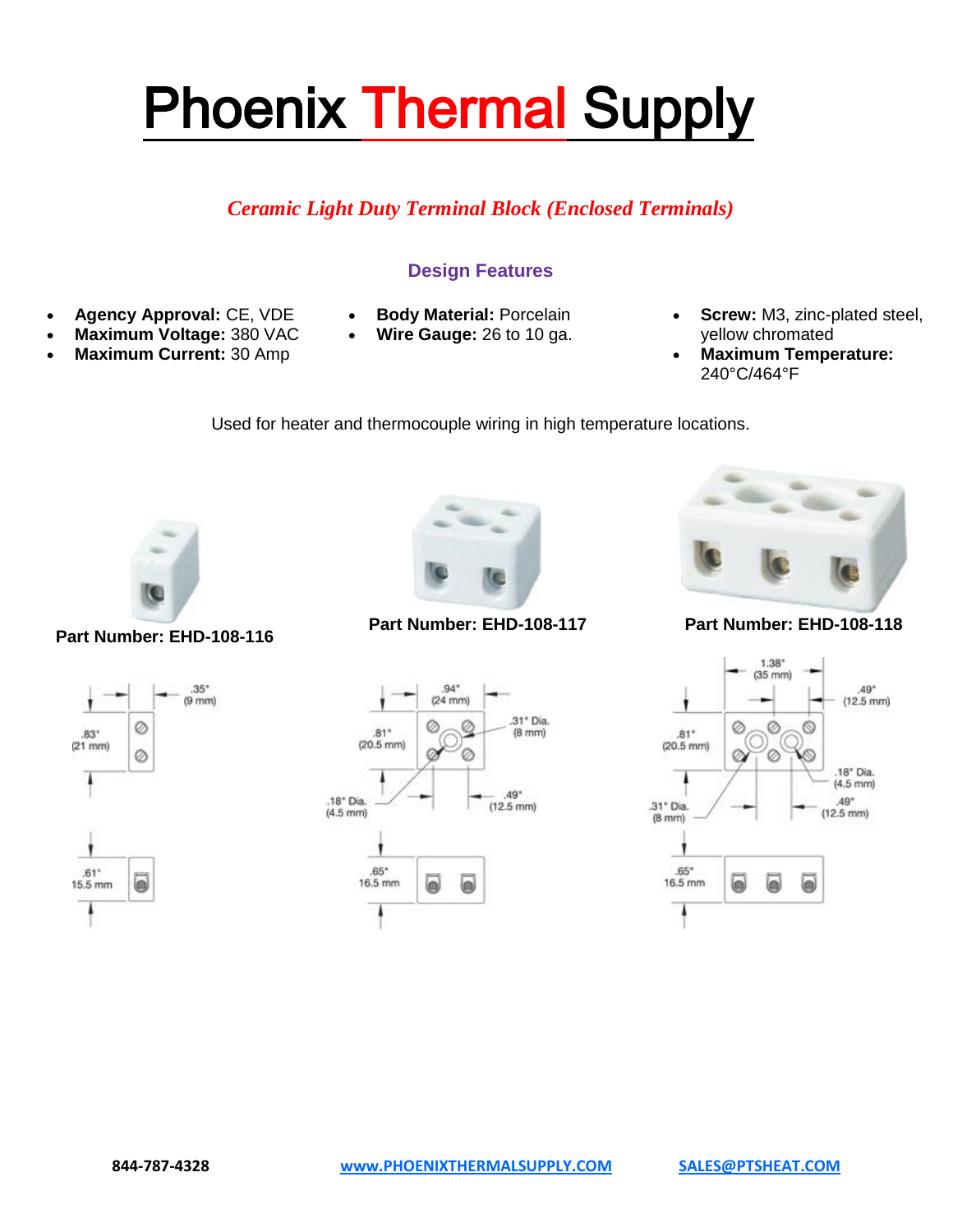### *Ceramic Heavy Duty Terminal Block (Enclosed Terminals)*

### **Design Features**

- **Agency Approval:** UL
- **Maximum Voltage:** 600 VAC
- **Maximum Current:** 50 Amp
- **Body Material:** Porcelain
- **Wire Gauge:** 14 to 8 ga.
- **Screw:** M3, zinc-plated steel, yellow chromated
	- **Maximum Temperature:** 240°C/464°F



Used for heater and thermocouple wiring in high temperature locations.



**Part Number: EHD-108- 114**



**Part Number: EHD-108- 115**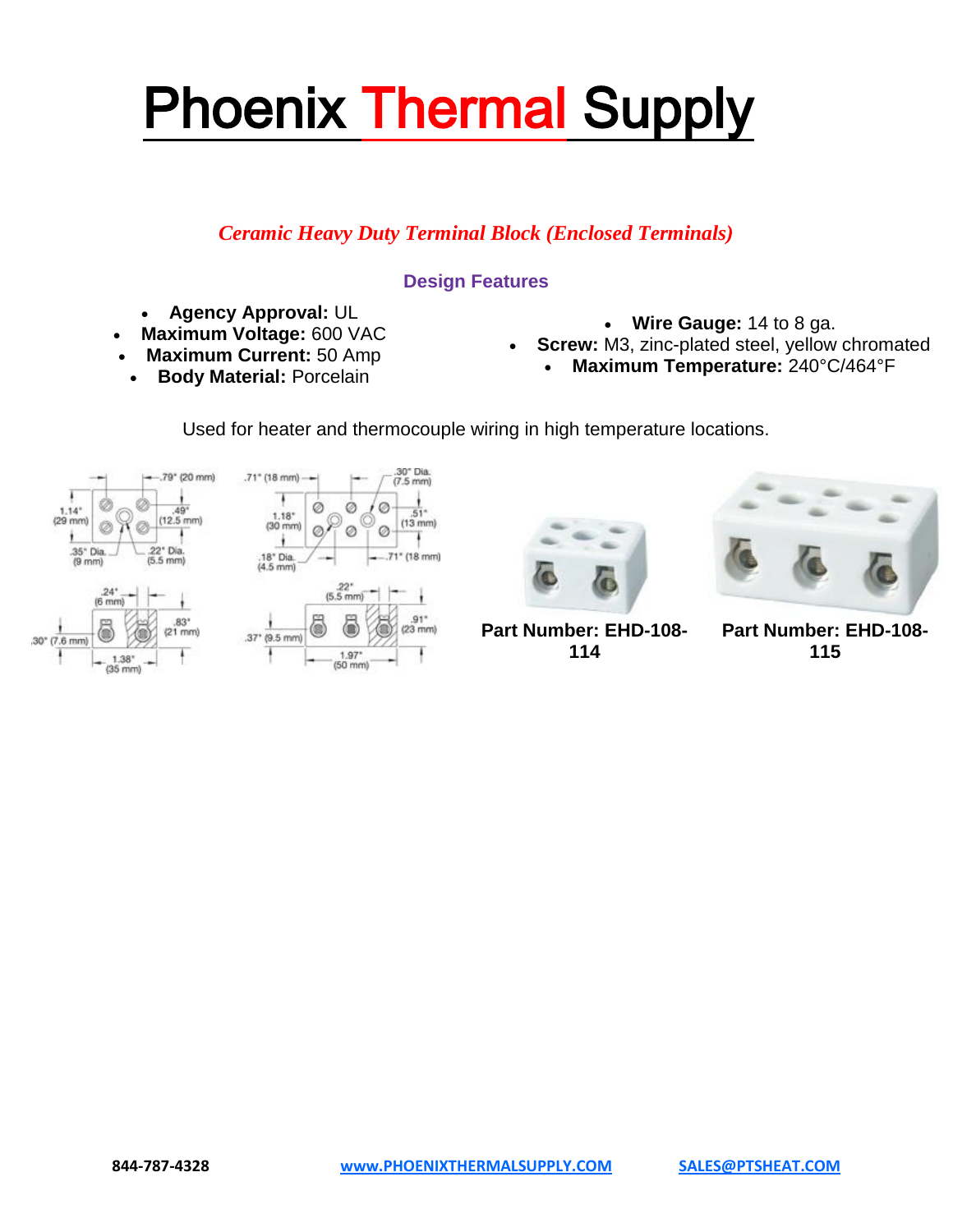# *Standard Ceramic Terminal Block for Internal Wiring*

#### **Design Features**

- **Maximum Voltage:** 600VAC
- **Maximum Current:** 20 Amp
- **Maximum Temperature:** 450°C/842°F
- **Wire Gauge:** 20 to 12 ga.
- **Terminals:** Number 8 Screw
- **Hardware:** Stainless Steel
- **Body Material:** As Fired Steatite

Used for heater and thermocouple wiring in high temperature locations.



**Part Number: EHD-108-101**